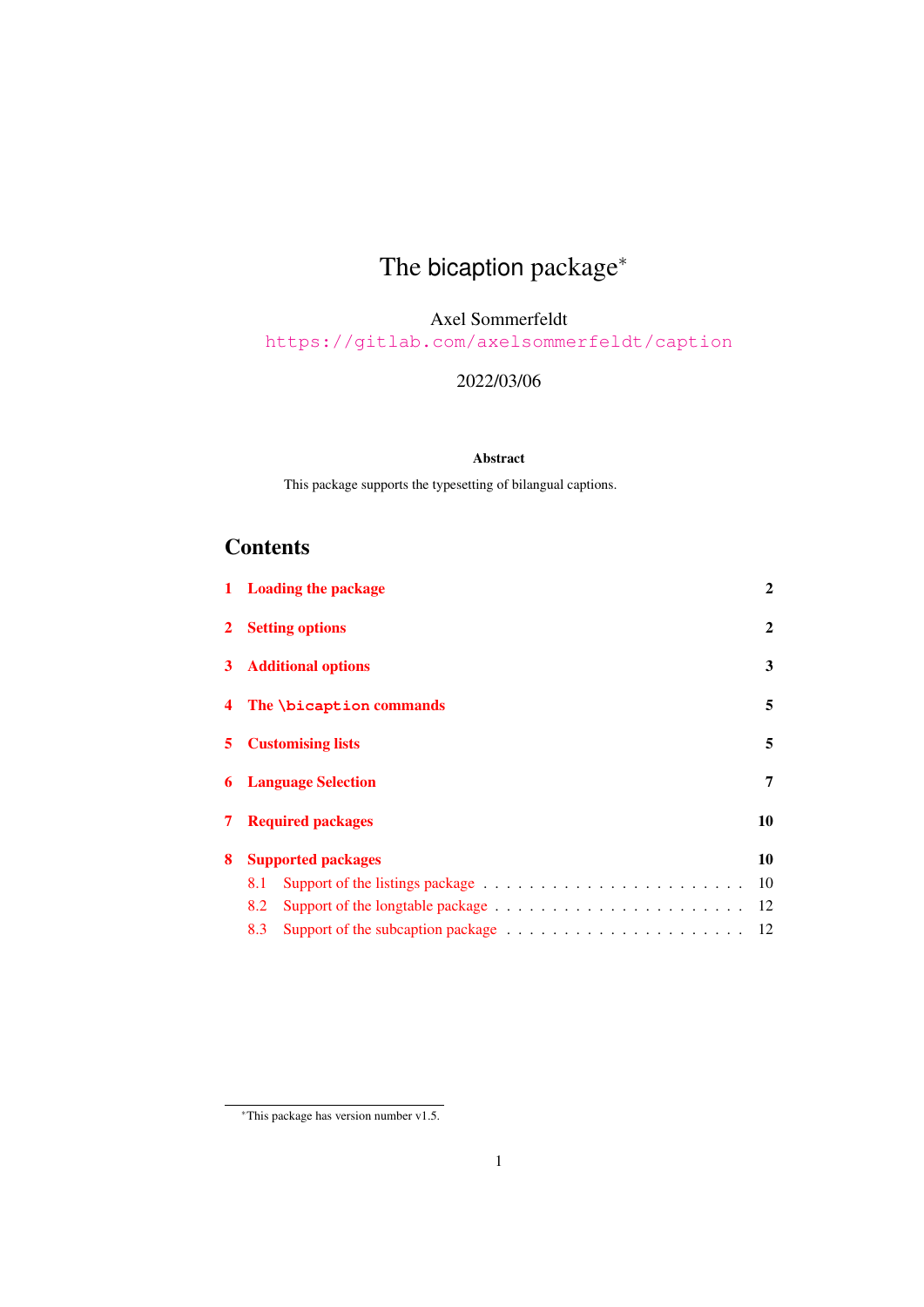# <span id="page-1-0"></span>1 Loading the package

This package will be loaded by

\usepackage[⟨*options*⟩]{bicaption} .

The options for the bicaption package are the same ones as for the caption package and specify settings which are used for the second language *additionally*. In fact

\usepackage[⟨*options*⟩]{bicaption}

is identical to

\usepackage{bicaption} \captionsetup[bi-second]{⟨*options*⟩} .

When used with the babel or polyglossia package, the bicaption package should be loaded *after* it, so the main language will be set automatically. See [section 6](#page-6-0) for details.

### <span id="page-1-1"></span>2 Setting options

\captionsetup The command

```
\captionsetup[bi]{⟨options⟩}
```
does setup options which will be used for bilanguage captions *additionally* to the ones which are setup for the specific floating environment.

```
\captionsetup[bi-first]{⟨options⟩}
```
does setup options which will be used for the *first* heading of the bilanguage captions *additionally* to the ones which are setup for the specific floating environment and the ones which are setup by  $\cap$  setup [bi]  $\{ \dots \}$ .

\captionsetup[bi-second]{⟨*options*⟩}

does setup options which will be used for the *second* heading of the bilanguage captions *additionally* to the ones which are setup for the specific floating environment and the ones which are setup by  $\cap$   $\emptyset$   $\emptyset$   $\emptyset$   $\emptyset$   $\emptyset$   $\emptyset$   $\emptyset$   $\emptyset$   $\emptyset$   $\emptyset$   $\emptyset$   $\emptyset$   $\emptyset$   $\emptyset$   $\emptyset$   $\emptyset$   $\emptyset$   $\emptyset$   $\emptyset$   $\emptyset$   $\emptyset$   $\emptyset$   $\emptyset$   $\emptyset$   $\emptyset$   $\emptyset$   $\emptyset$   $\emptyset$   $\emptyset$   $\emptyset$   $\emptyset$   $\emptyset$   $\emptyset$ 

Options specified with \usepackage[...] {bicaption} and \captionsetup[bi...] {...} will override the ones specified by \captionsetup{...} and \captionsetup[fig $u = \{ \ldots \}$  (same for 'table'). So finally we have the following order how settings for bilingual captions are applied:

- 1. Global settings (\usepackage[. . . ]{caption} and \captionsetup{. . .})
- 2. Environmental settings (\captionsetup[figure *-or-* table]{. . . })
- 3. Local settings ( $\text{count}$ ,  $\}$  inside figure or table environment)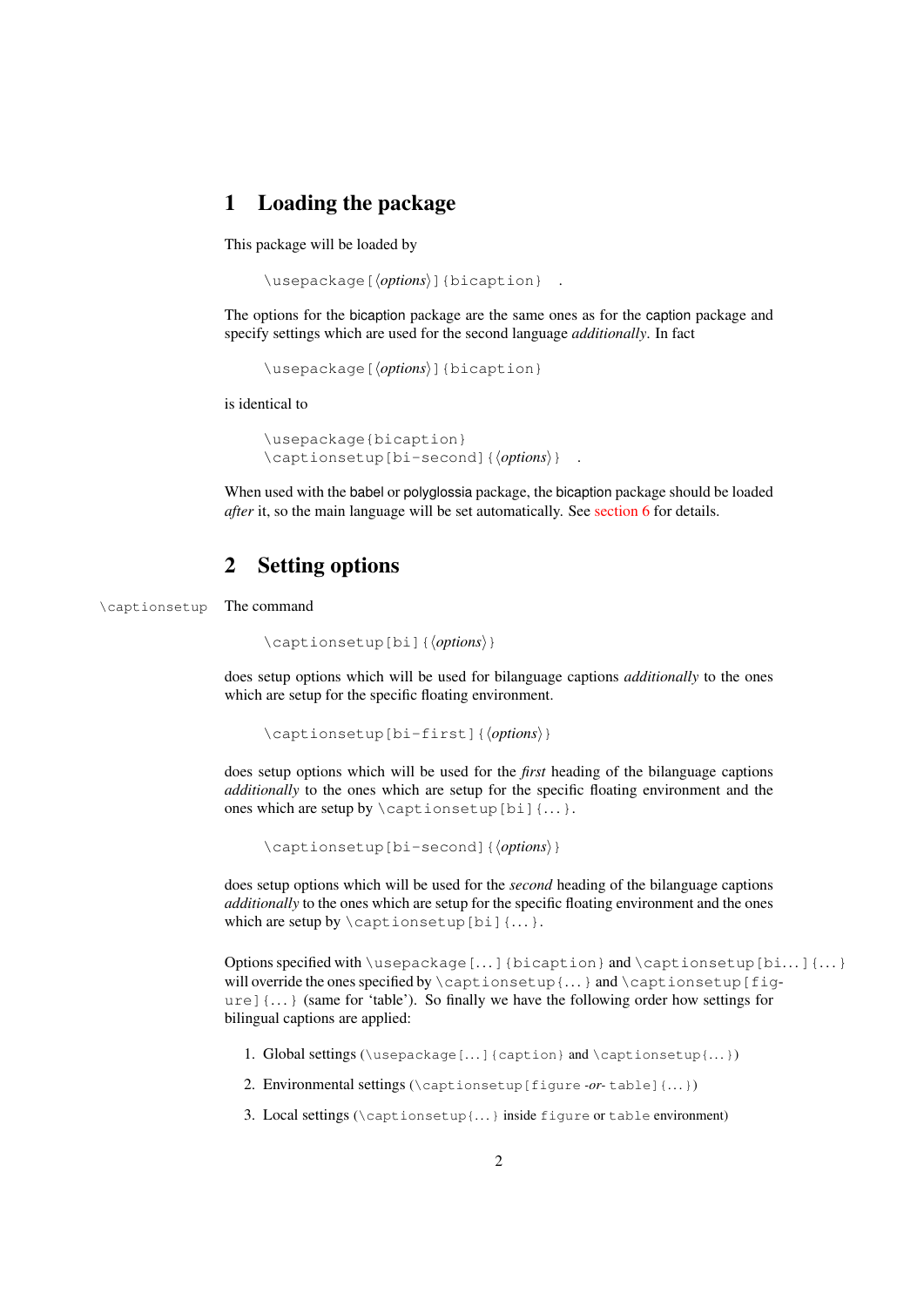- 4. Custom 'bi' settings  $(\emptyset)$  ( $\in$   $[$ bi] $\{...$  $\})$
- 5. Custom 'bi-first' resp. 'bi-second' settings (\usepackage[. . .]{bicaption} and \captionsetup[bi-first]{. . .} resp. \captionsetup[bi-second]{. . . })

An example:

```
\usepackage[labelsep=quad,indention=10pt]{caption}
\usepackage[labelfont=bf]{bicaption}
\captionsetup[table]{labelfont=it,position=top}
```
causes the second heading of the bilingual caption inside table environments to be typeset with the settings

```
labelsep=quad,indention=10pt,position=top,labelfont=bf .
```
To limit bi, bi-first, or bi-second options to specific environments one can use multiple optional arguments for \captionsetup, e.g.:

```
\captionsetup[figure][bi-first][⟨options⟩]
```
will limit the settings to the first heading of figure environments only. Please note that the environment name  $(fiqure, table, ...)$  has to be specified as first optional argument while the bilingual selection (bi, bi-first, or bi-second) as second one.

# <span id="page-2-0"></span>3 Additional options

These options are available additional to the ones offered by the caption package:

```
lang= Sets the language of the caption, e.g.
```
\usepackage[lang=english]{bicaption}

will typeset the second caption of bilingual captions in English. (The language will be set with \selectcaptionlanguage internally, see [section 6](#page-6-0) for details.)

bi-lang= Causes a selection of the headings of bilingual captions.

\captionsetup{bi-lang=both}

will cause that both caption headings are being typeset. (This is the default.)

\captionsetup{bi-lang=first}

will cause that only the *first* heading is being typeset, and

\captionsetup{bi-lang=second}

will cause that only the *second* heading is being typeset.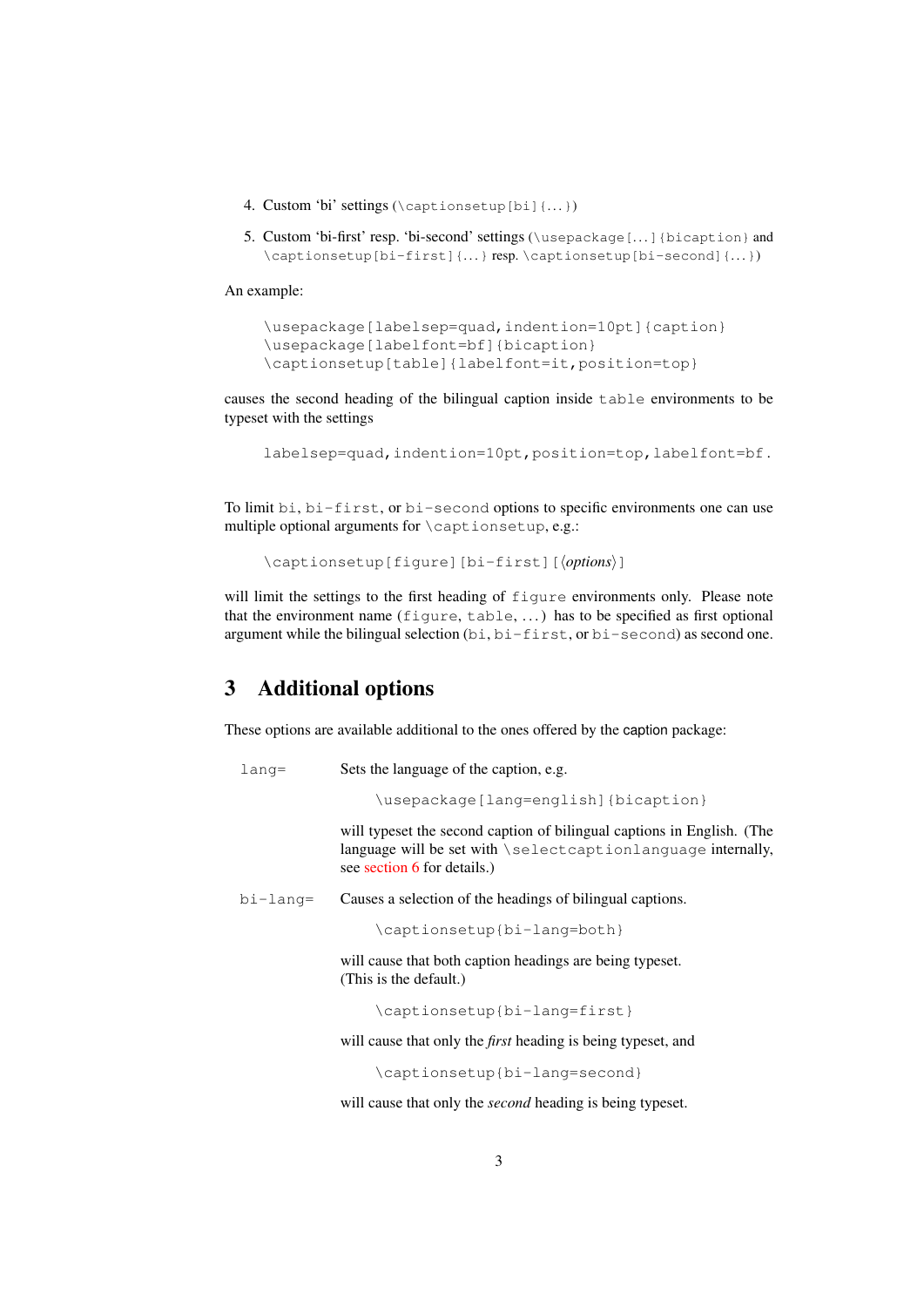|                     | $b$ i-slc=  | \captionsetup{bi-slc=\bool\}                                                                                                                                                                                                                                                                                                                                                |
|---------------------|-------------|-----------------------------------------------------------------------------------------------------------------------------------------------------------------------------------------------------------------------------------------------------------------------------------------------------------------------------------------------------------------------------|
|                     |             | switches the common single-line-check on or off, i.e. when switched<br>on only a single check will be done for both captions, and the result<br>will affect both captions afterwards. So if only one caption is longer<br>than a single line, both captions will be treated as if they are longer<br>than a single line, even if the second one isn't. (The default is on.) |
|                     | $bi$ -swap= | \captionsetup{bi-swap}                                                                                                                                                                                                                                                                                                                                                      |
|                     |             | will swap the primary and secondary language, making the first lan-<br>guage the second one and vice versa. (The default is false.)                                                                                                                                                                                                                                         |
| New feature<br>v1.3 |             | bi-separator= The vertical distance between the first and second bilingual cap-<br>tion is usually determined by the T <sub>F</sub> X skips set by \normalsize<br>which is applied right before both captions get typesetted. (This<br>behaviour is inherited from the original LATEX code for \caption<br>which applies \normalsize right before \@makecaption, too.)      |
|                     |             | \captionsetup{bi-separator= $\langle name \rangle$ }                                                                                                                                                                                                                                                                                                                        |
| \DeclareBiCaption-  |             | will select an additional separator between first and second bilingual<br>caption. You could choose one of the following: 'none' (which is<br>the default one and could also be addressed as 'default'), 'smallskip',<br>'medskip', 'largeskip', or a self-defined one using                                                                                                |
| Separator           |             | $\Delta$ PeclareBiCaptionSeparator{ $\langle name \rangle$ }{ $\langle code \rangle$ }                                                                                                                                                                                                                                                                                      |
|                     |             | Examples:                                                                                                                                                                                                                                                                                                                                                                   |
|                     |             | \captionsetup{bi-separator=smallskip}                                                                                                                                                                                                                                                                                                                                       |
|                     |             | will put a \smallskip between the two bilingual captions.                                                                                                                                                                                                                                                                                                                   |
|                     |             | \DeclareBiCaptionSeparator{hrule}{\hrule}<br>\captionsetup{bi-separator=hrule}                                                                                                                                                                                                                                                                                              |
|                     |             | will draw a horizontal line between the two bilingual captions.                                                                                                                                                                                                                                                                                                             |
|                     |             | \DeclareBiCaptionSeparator{3pt}{\vspace{3pt}}<br>\captionsetup{bi-separator=3pt}                                                                                                                                                                                                                                                                                            |
|                     |             | will place 3pt extra vertical space between the two bilingual captions.                                                                                                                                                                                                                                                                                                     |
|                     |             | Note: In contrast to the original LATEX code for \caption the cap-<br>tion package does not apply \normalsize directly but will apply<br>the caption font definition normalsize instead (which is usually de-<br>fined as \normalsize). Therefore the vertical space between both<br>captions could also be influenced by redefining it, e.g.: \Declare-                    |

CaptionFont{normalsize}{...}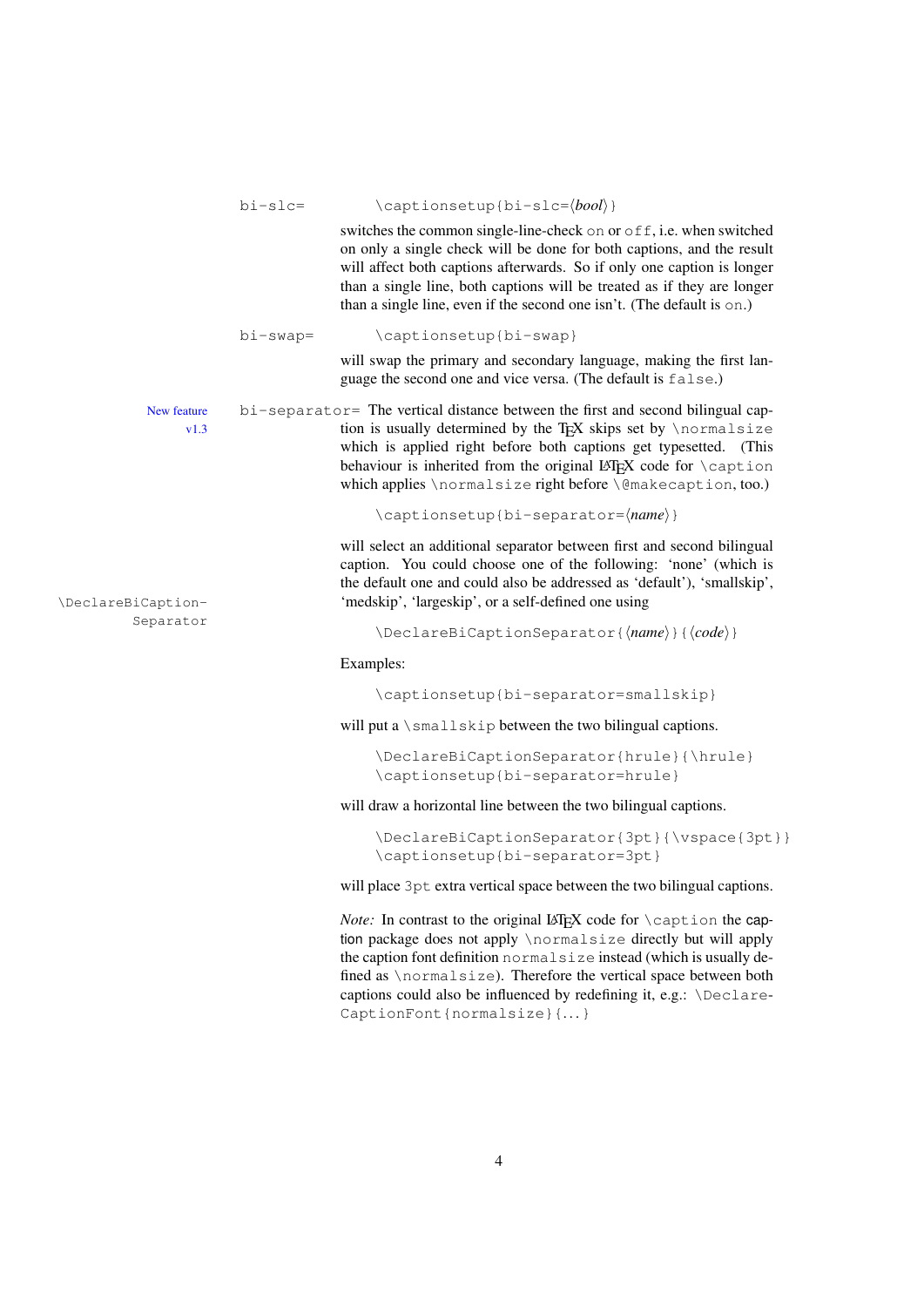# <span id="page-4-0"></span>4 The **\bicaption** commands

\bicaption Bilingual captions will be typeset by

\bicaption[⟨*list entry #1*⟩]{⟨*heading #1*⟩} [⟨*list entry #2*⟩]{⟨*heading #2*⟩} \bicaption\*{⟨*heading #1*⟩}{⟨*heading #2*⟩}

The \label should be placed either after this command, or inside the first heading. \bicaptionbox Bilingual caption boxes will be typeset by

> \bicaptionbox[⟨*list entry #1*⟩]{⟨*heading #1*⟩}  $\{\langle list\ entry\ \#2 \rangle\} \{\langle heading\ \#2 \rangle\}$ [⟨*width*⟩][⟨*inner-pos*⟩]{⟨*contents*⟩} \bicaptionbox\*{⟨*heading #1*⟩}{⟨*heading #2*⟩} [⟨*width*⟩][⟨*inner-pos*⟩]{⟨*contents*⟩}

The  $\lambda$ label should be placed inside the first heading.

(For a description of the optional parameters ⟨*width*⟩ and ⟨*inner-pos*⟩ please take a look at the caption package documentation, \captionbox.)

# <span id="page-4-1"></span>5 Customising lists

list= As default both caption texts will be insert into the List of Figures resp. List of Tables. To suppress the second entry just pass the option  $list=off$  to the bicaption package, e.g.:

\usepackage[lang=english,...,list=off]{bicaption}

listtype+= Another option is separating the lists. For that purpose the option

listtype+=⟨*list type extension*⟩

can be used to tell the bicaption package to use a different list for the second caption text. The given value will be appended to the current environment type; for example with listtype+=X the list entries will be put into the list responsible for the types figureX  $(= \text{figure} + X), \text{tableX} (= \text{table} + X)$ etc.

Such a *(list type)* can be defined using \DeclareFloatingEnvironment offered by the newfloat package, but some document classes or other packages offer macros for defining new floating environment types (and their corresponding lists) as well.

A sample document:

\documentclass[a4paper]{article}

% Use "ngerman" as 1st language, "english" as 2nd one \usepackage[english,ngerman]{babel}

% Load the bicaption package with 2nd language set to % "english", and list type "figureEng" resp. "tableEng" \usepackage[lang=english,listtype+=Eng]{bicaption}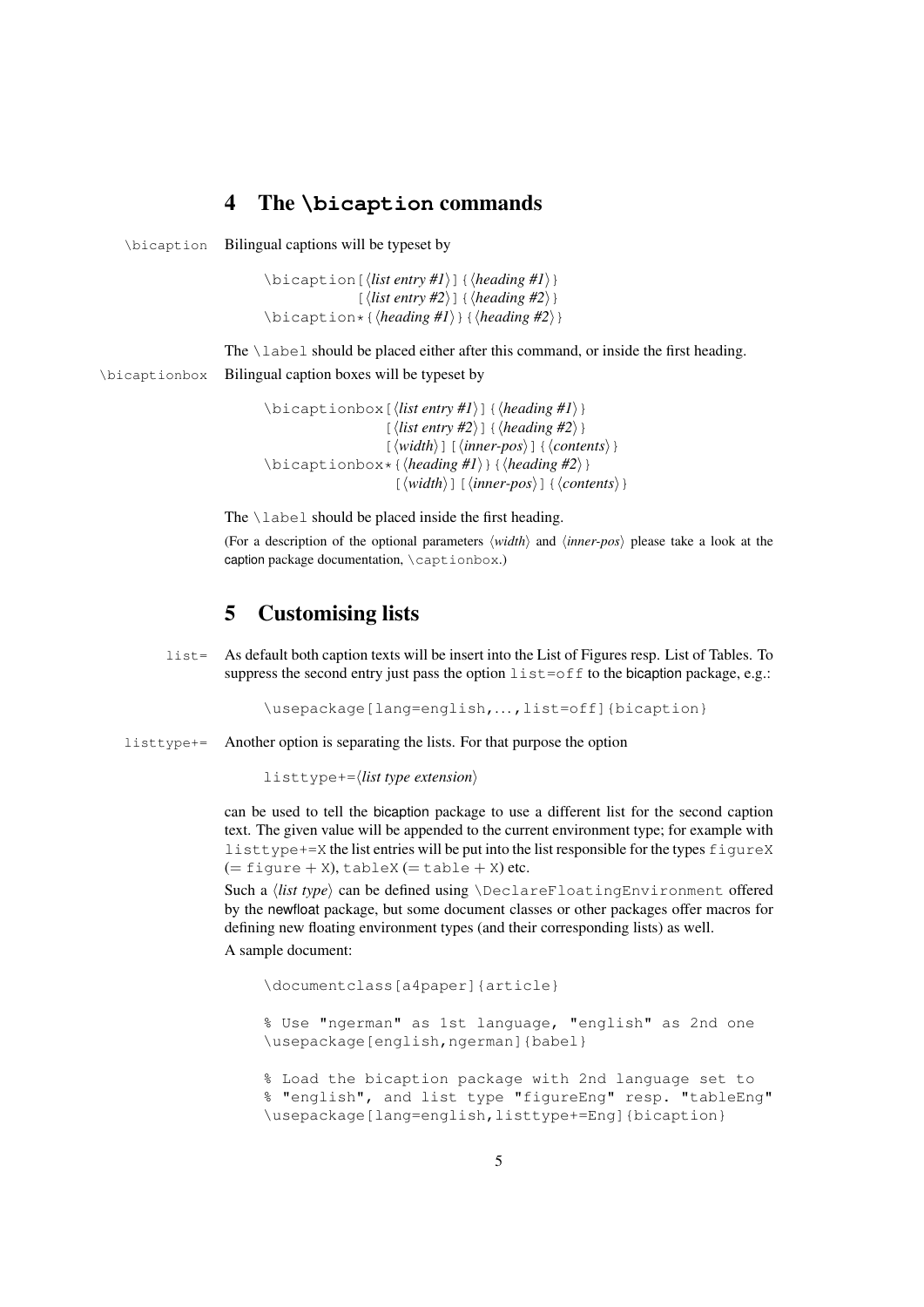```
\usepackage{newfloat}
% Define type "figureEng" and \listoffigureEng
\DeclareFloatingEnvironment[fileext=lof2]{figureEng}
                   [Figure][List of Figures]
% Define type "tableEng" and \listoftableEng
\DeclareFloatingEnvironment[fileext=lot2]{tableEng}
                   [Table][List of Tables]
\begin{document}
\listoffigures % typeset "Abbildungsverzeichnis"
\listoffigureEng % typeset "List of Figures"
\begin{figure}
  \centering
  A placeholder for an image or whatever
  \bicaption{Deutscher Text}{English text}
\end{figure}
\end{document}
```
A different approach is using one list for both languages, but with different formatting. Since the caption package does not offer options and commands for customising the format of the lists, one need an additional package for this purpose, for example the titletoc package:

```
\documentclass[a4paper]{article}
% Use "ngerman" as 1st language, "english" as 2nd one
\usepackage[english,ngerman]{babel}
% Load the bicaption package with 2nd language set to
% "english", and list type "figure2" resp. "table2"
\usepackage[lang=english,listtype+=2]{bicaption}
% We load the titletoc package for customizing lists
% Note: Loading titletoc should be done prior
% defining additional floating environments with
% \DeclareFloatingEnvironment
\usepackage{titletoc}
\usepackage{newfloat}
% Define the new floating environment type "figure2"
% Use the same file extension as for "figure" (.lof) here
\DeclareFloatingEnvironment[fileext=lof]{figure2}
% Define the new floating environment type "table2"
% Use the same file extension as for "table" (.lot) here
\DeclareFloatingEnvironment[fileext=lot]{table2}
```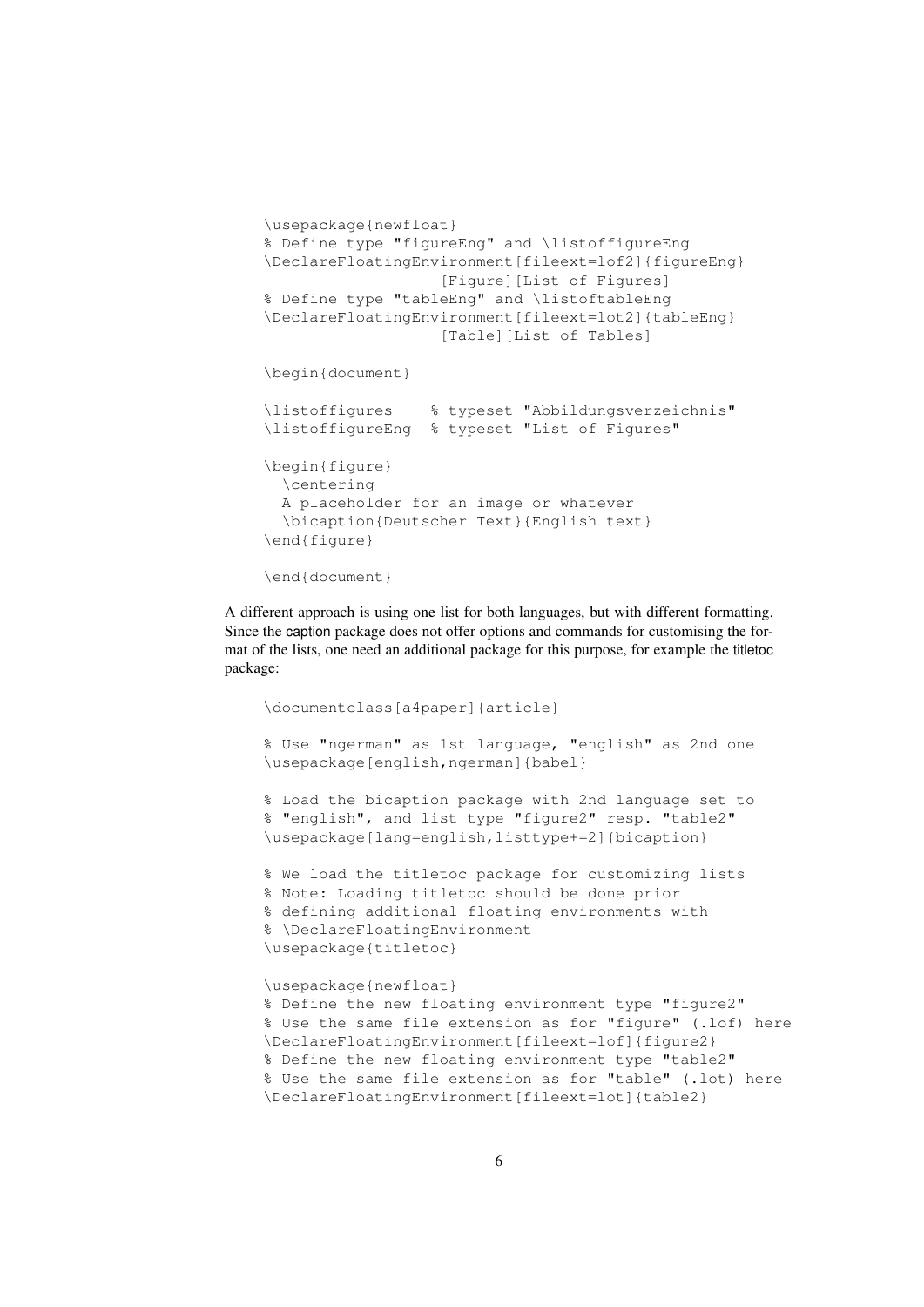```
% We use the titletoc package for customizing "figure2"
% which is appropriate for the second language captions
\titlecontents{figure2}[3.8em]
  {} % no above code
  {} % empty numbered entry format
  {} % empty numberless entry format
  {} % empty filler page format
\begin{document}
\renewcommand\listfigurename
  {Abbildungsverzeichnis / List of Figures}
\listoffigures
\begin{figure}
  \centering
  A placeholder for an image or whatever
  \bicaption{Deutscher Text}{English text}
\end{figure}
\end{document}
```
### <span id="page-6-0"></span>6 Language Selection

For language selection the bicaption package uses two macros internally:

```
\captionmainlanguage \captionmainlanguage contains the main language, for example 'french' or 'ger-
                              man'. If not set manually, the bicaption package will try to obtain this setting from the
                              babel or polyglossia package after the preamble of the document, i.e. at \begin{bmatrix} \text{docu-} \end{bmatrix}
```
ment.}. So if you are using either babel or polyglossia, and want to inherit the main language setting from it, then simply forget about the \captionmainlanguage stuff and skip the rest of the section.

Otherwise one can define \captionmainlanguage manually, e.g.:

```
\newcommand\captionmainlanguage{french}
\usepackage[lang=english]{bicaption}
```
Note: Prior to v1.5 \captionmainlanguage needed to be defined *before* loading the bicaption package. Since v1.5 is could be defined either before or after loading the bicaption package.

\selectcaptionlanguage \selectcaptionlanguage will be used internally to select the language:

New feature v1.1

\selectcaptionlanguage{⟨*font-or-list-entry*⟩}{⟨*language*⟩}

For setting the language of the caption ⟨*font-or-list-entry*⟩ will be \@firstoftwo, for setting the language of the list entry *\font-or-list-entry*} will be \@secondoftwo. <sup>[1](#page-6-1)</sup>

<span id="page-6-1"></span><sup>&</sup>lt;sup>1</sup> $\left($  efirstoftwo and  $\text{e}$  secondoftwo are defined in the LAT<sub>E</sub>X kernel and simply pick either the 1st or 2nd argument.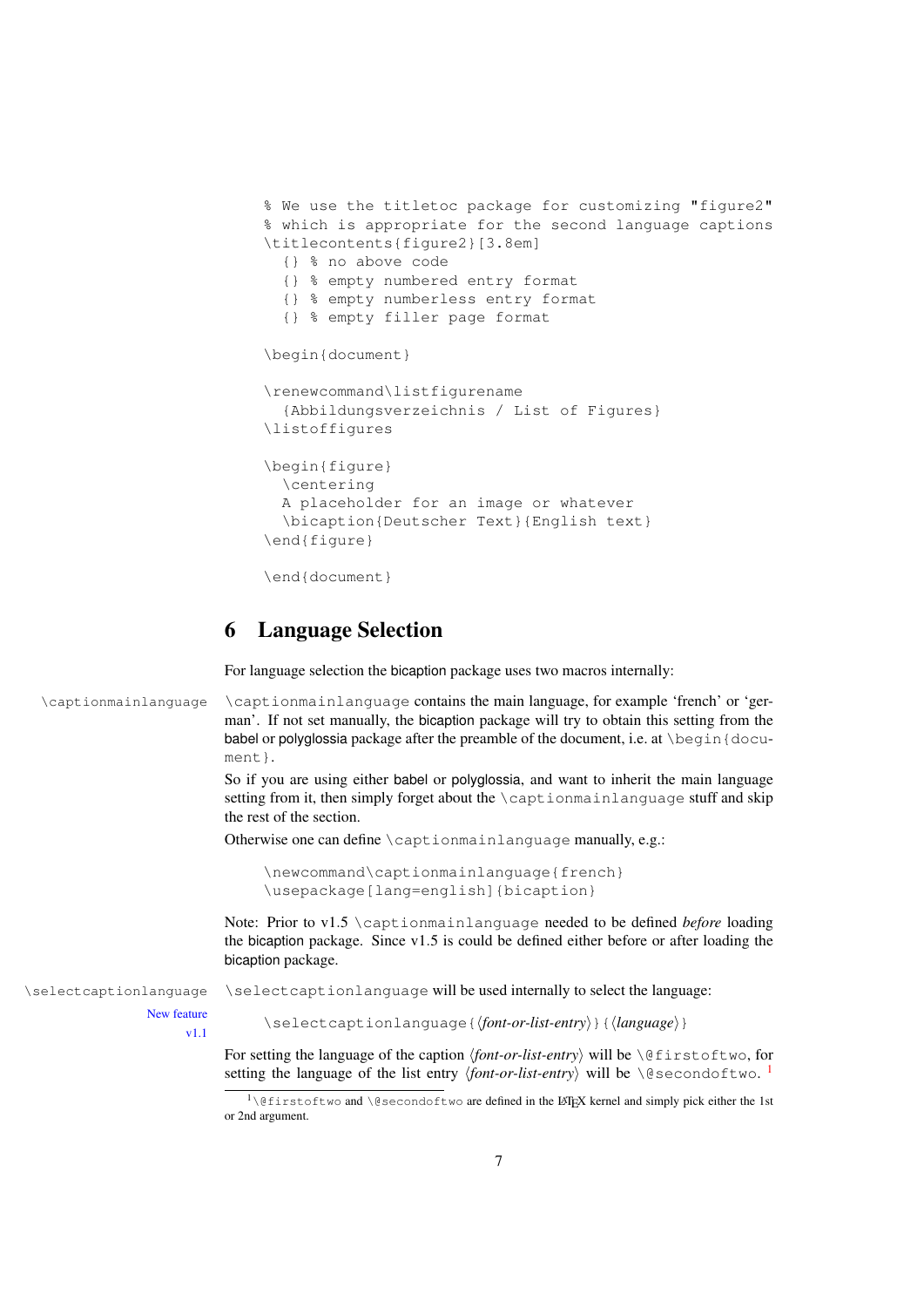It defaults to \select@language (caption) resp. \selectlanguage (list entry) offered by the babel and polyglossia package:

```
\providecommand*\selectcaptionlanguage[2]{%
  #1{\select@language}{\selectlanguage}{#2}}
```
If you need to alter this, just either define \selectcaptionlanguage prior loading the bicaption package, or redefine it afterwards.

Example document using babel:

```
\documentclass[a4paper]{article}
% Use "ngerman" as 1st language, "english" as 2nd one
\usepackage[english,ngerman]{babel}
% Add custom translations to babel
\addto\captionsgerman{%
% \renewcommand\whatevername{Wasauchimmer}%
\frac{6}{6} ...
}
\addto\captionsenglish{%
% \renewcommand\whatevername{Whatever}%
\frac{8}{6} ...
}
% Load the bicaption package with 2nd language set to
% "english"
\usepackage[lang=english]{bicaption}
\begin{document}
\begin{figure}
  \centering
  A placeholder for an image or whatever
  \bicaption{Deutscher Text}{English text}
\end{figure}
\end{document}
```
The same example document but using a custom implementation of  $\cap$  influences of  $\cap$ language and \selectcaptionlanguage instead of babel:

```
\documentclass[a4paper]{article}
% Load the bicaption package with 2nd language set to
% "english"
\usepackage[lang=english]{bicaption}
% Set "german" as main bi-caption language
\newcommand\captionmainlanguage{german}
```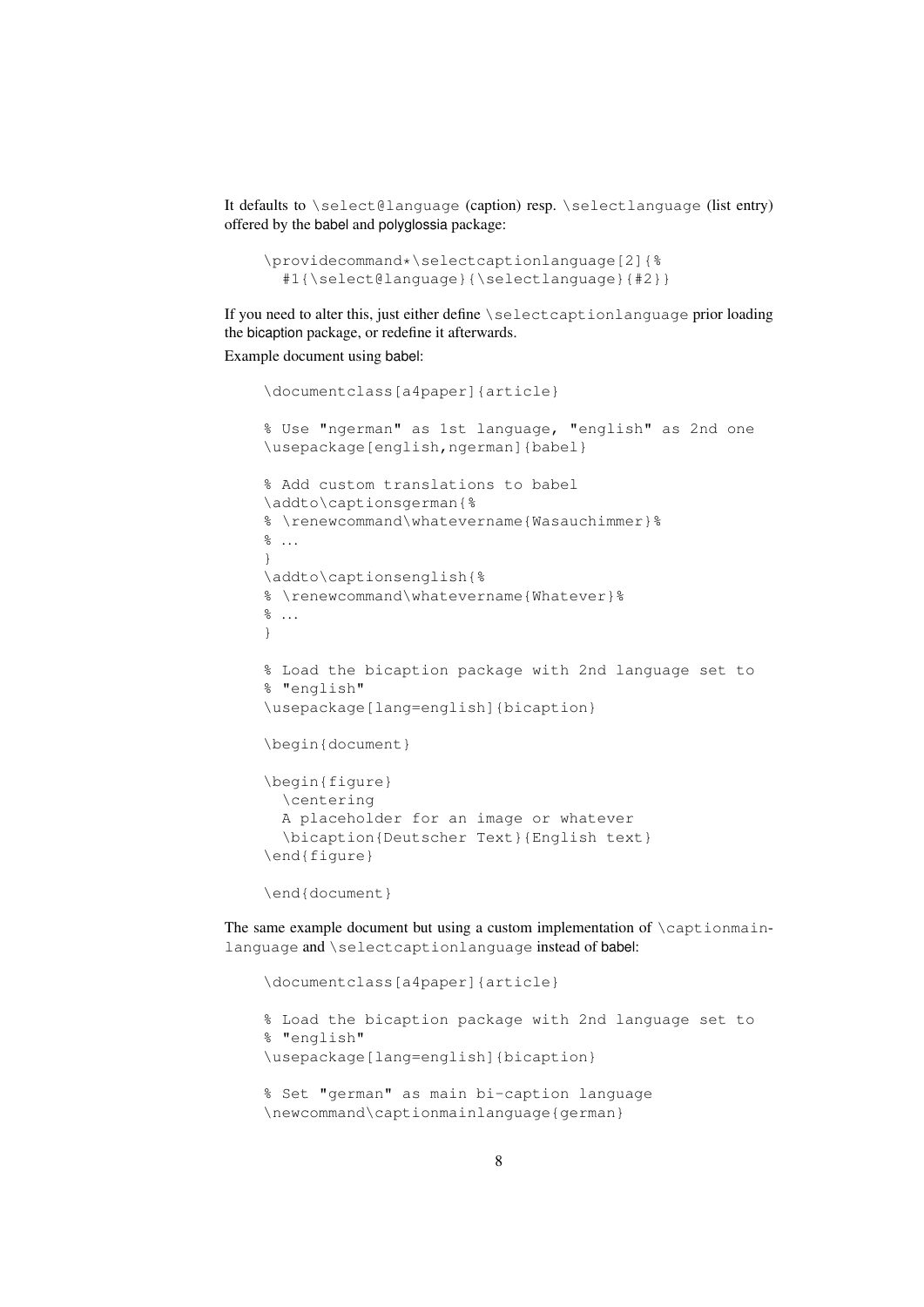```
% Declare an own language switching mechanism
% for bi-captions (instead of using babel)
\renewcommand\selectcaptionlanguage[2]{%
  \csname captions#2\endcsname}
\newcommand\captionsgerman{%
  \renewcommand\figurename{Abbildung}%
  \renewcommand\tablename{Tabelle}%
% \renewcommand\whatevername{Wasauchimmer}%
\frac{6}{6} ...
}
\newcommand\captionsenglish{%
  \renewcommand\figurename{Figure}%
  \renewcommand\tablename{Table}%
% \renewcommand\whatevername{Whatever}%
\frac{8}{6} ...
}
\begin{document}
\begin{figure}
  \centering
  A placeholder for an image or whatever
  \bicaption{Deutscher Text}{English text}
\end{figure}
\end{document}
```
New feature Since v1.5 a warning is issued if the main language could neither be detected automatv1.5 ically nor was it set explicitly by the user. If you really don't want to set languages for bi-captions but are annoyed by the warning you could trick the bicaption by defining a custom dummy language-selection mechanism, e.g.:

```
\newcommand\captionmainlanguage{dummy}
\renewcommand\selectcaptionlanguage[2]{}
```
\DeclareCaption- For internal implementation reasons the selection of language will be done delayed, LangOption New feature v1.2 i.e. not done immediately at lang=⟨*language*⟩. So if you do

\captionsetup[bi-second]{lang=ngerman,labelsep=quad}

the language ngerman will only be stored internally, and the label separator will be set to quad afterwards. Some time later, right before the caption is actually typeset, the language will be set to ngerman.

Usually this is no problem, but think of options which will be overwritten by the language selection, or options which act on the language currently set, for example

\captionsetup[bi-second]{lang=ngerman,name=Bild} .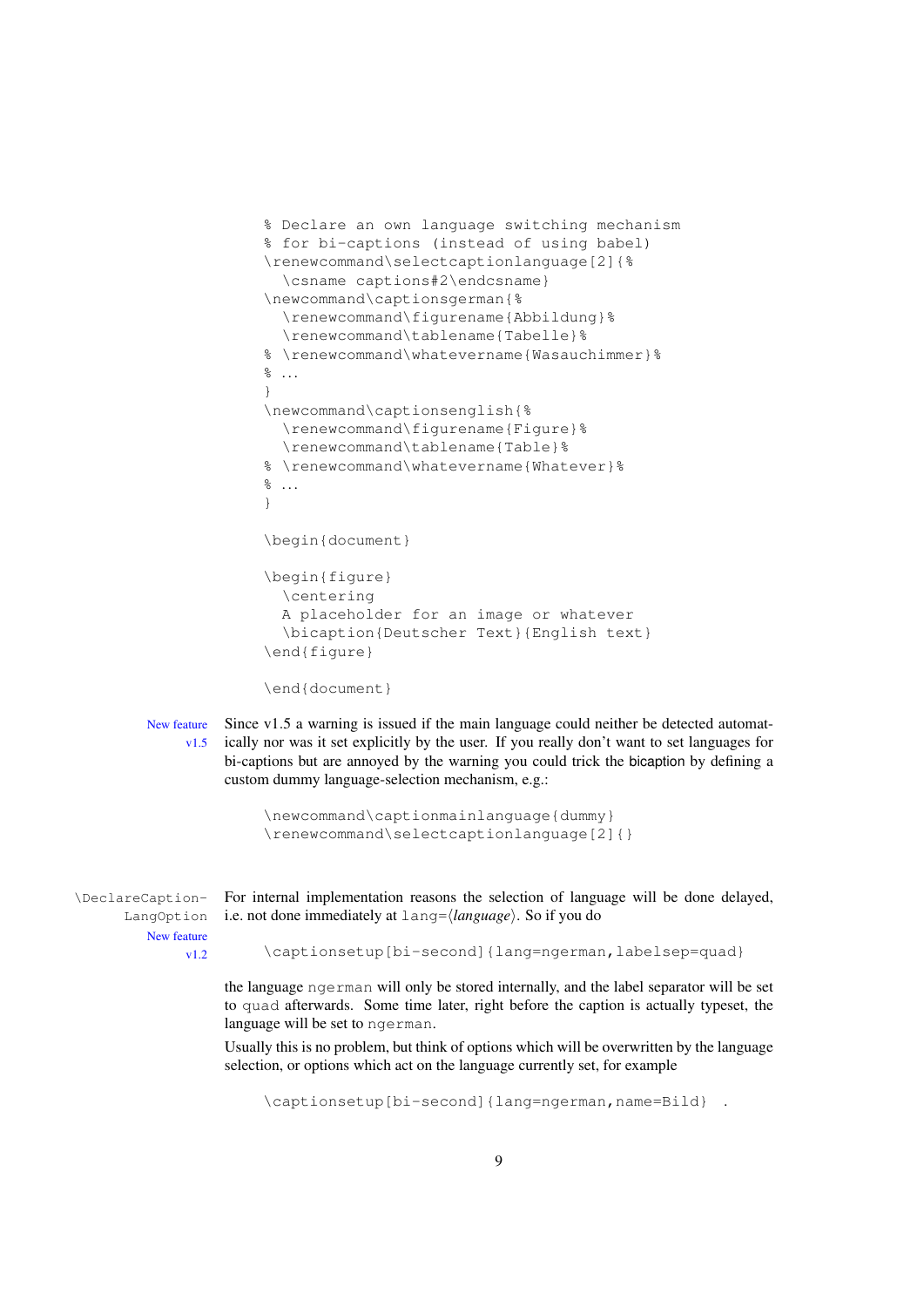lang=ngerman changes the environment name to "Abbildung", and name=Bild changes the environment name to "Bild". One would expect that the name is finally "Bild", but because of the delayed nature of lang=ngerman it will be "Abbildung" instead, at least if we don't take action about this.

For that reason the command

\DeclareCaptionLangOption{⟨*caption option name*⟩}

is offered. Options handled this way will be applied twice if used after the lang= option, when the option is actually used, and right after the language is selected.

\DeclareCaptionLangOption{name}

will be done by the bicaption package automatically, since the environment name will usually be overwritten by a language selection. So actually

\captionsetup[bi-second]{lang=ngerman,name=Bild}

will give the expected result, i.e. the environment name is typeset as "Bild".

# <span id="page-9-0"></span>7 Required packages

New feature Starting with version 1.4 the bicaption package requires at least version 3.2 of the caption v1.4 package and loads it automatically. (Older versions of the bicaption package have required exactly the version of the caption package which was released with it.)

> If you need to use a specific version of the caption package you need to load it *before* the bicaption package, e.g.:

```
\usepackage[ . . .]{caption}[=v3.5]
\usepackage[ . . .]{bicaption}
```
Note that there are limitations if an older version of the caption package is used:

• Full support of list entries of the lstlisting environment (offered by the listings package) needs at least caption v3.6.

### <span id="page-9-1"></span>8 Supported packages

The bicaption package was adapted to the following packages which deals with captions, too: listings  $[2]$ , longtable  $[3]$ , and subcaption  $[4]$ .

#### <span id="page-9-2"></span>8.1 Support of the listings package

New feature If the listings package  $[2]$  is loaded, the listings options caption1 and caption2 are  $v1.5$  available additionally, where option caption1 specifies the caption of the first language and caption2 of the second one.

Example document, using distinctive lists for each language: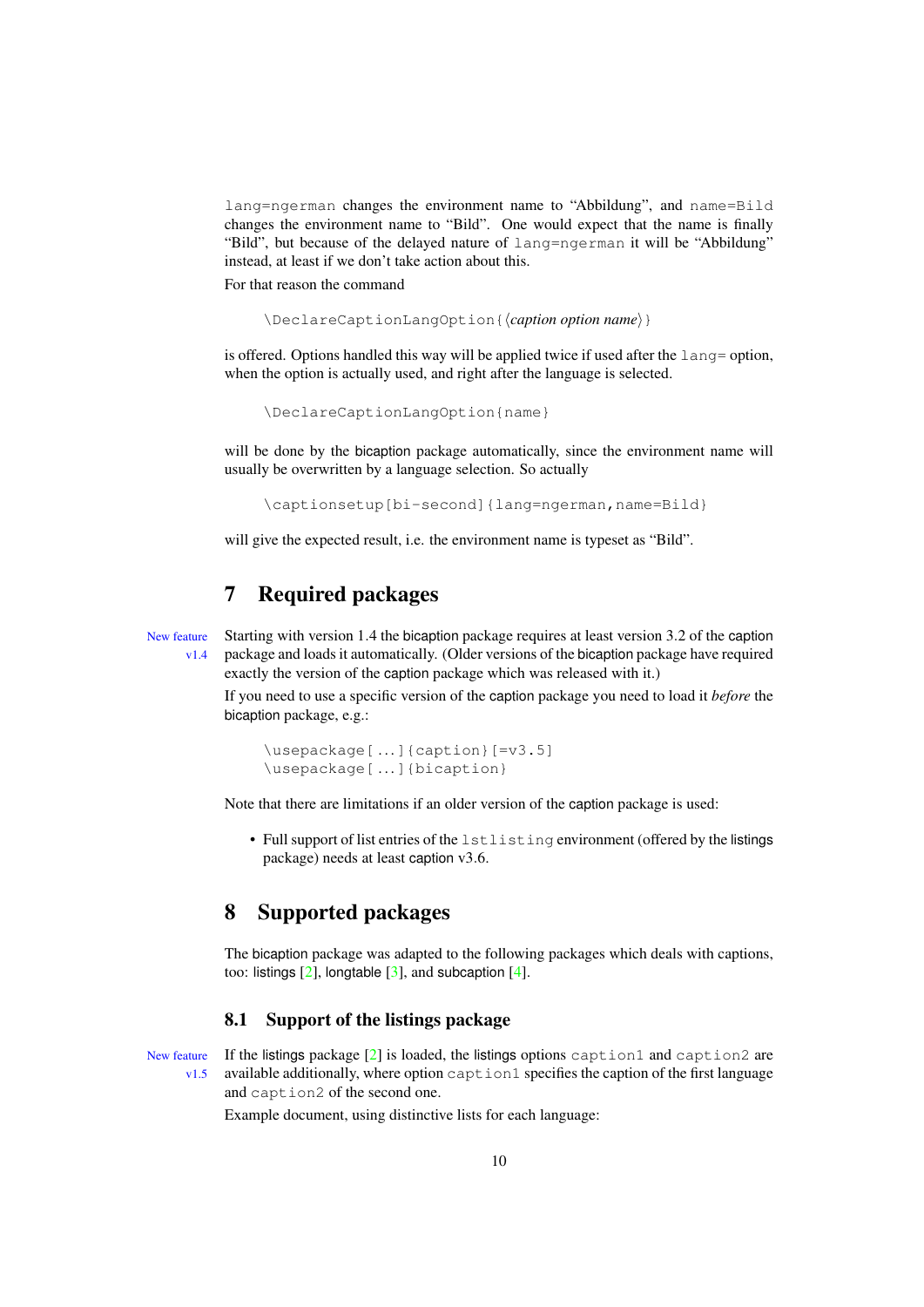```
\documentclass[a4paper]{article}
\usepackage{graphicx}
% Use "ngerman" as 1st language, "english" as 2nd one
\usepackage[english,ngerman]{babel}
% Load the bicaption package with 2nd language set to
% "english", and list type "figureEng" resp. "tableEng"
\usepackage[lang=english,listtype+=Eng,font=it]{bicaption}
\captionsetup{slc=off} % do not center short captions
\usepackage{listings}
% Set German names
\addto\captionsgerman{%
  \renewcommand\lstlistingname{Quelltext}%
  \renewcommand\lstlistlistingname{Quelltextverzeichnis}%
}
\AtBeginDocument{\captionsgerman}% or load listings before babel
% Set English names
\addto\captionsenglish{%
  \renewcommand\lstlistingname{Listing}%
  \renewcommand\lstlistlistingname{List of Listings}%
}
\usepackage{newfloat}
% Define the new floating environment type "lstlistingEng"
% (just to get an extra list for English listing captions)
\DeclareFloatingEnvironment[fileext=lol2]{lstlistingEng}
                           [Listing][List of Listings]
\begin{document}
\lstlistoflistings % German
\listoflstlistingEng % English
\clearpage
\begin{lstlisting}
      [language=C,
       caption1=Deutscher Titel,
       caption2=English Title]
  int main()
  {
      printf( "Hello world!\n" );
      return 0;
  }
\end{lstlisting}
```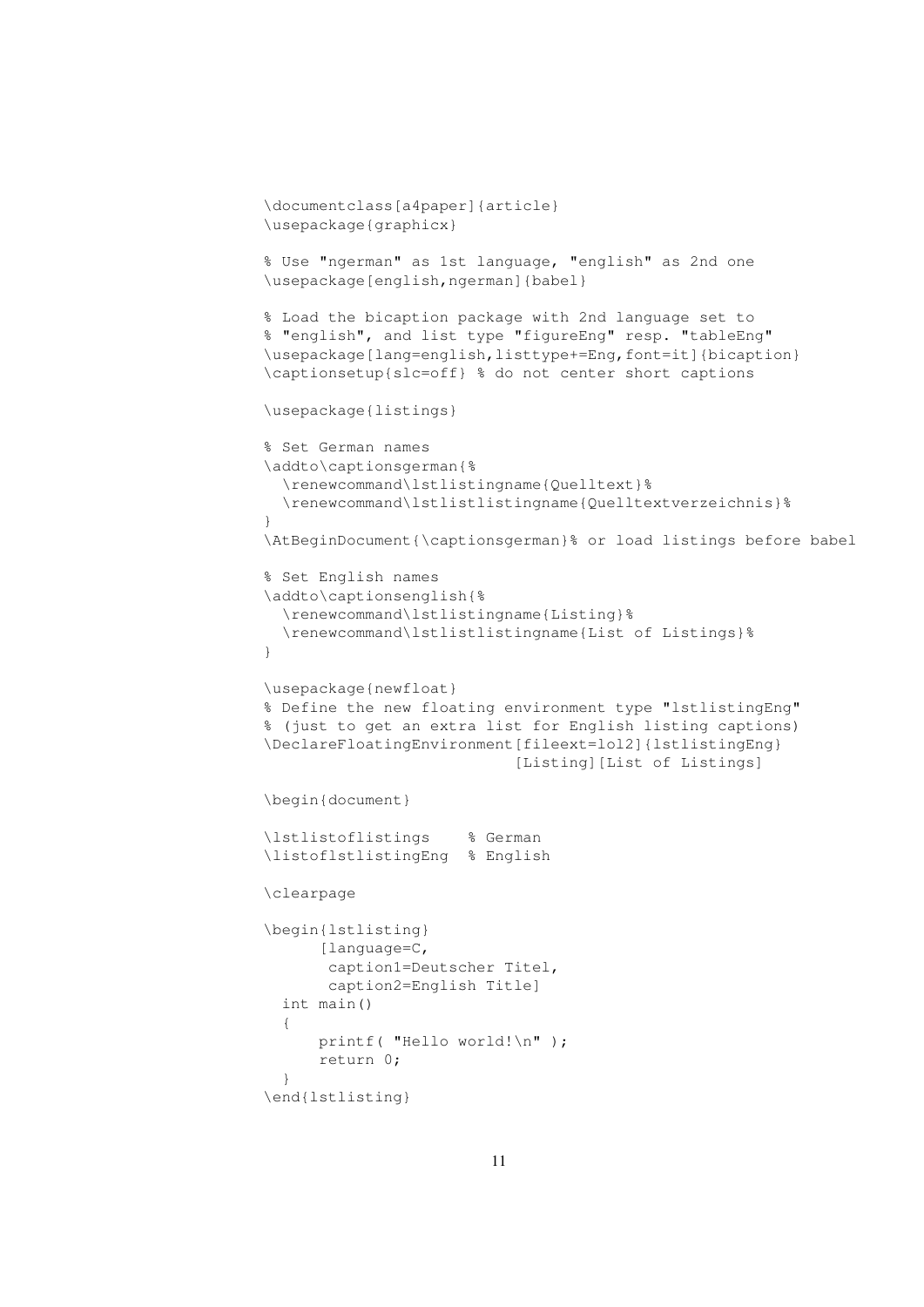\end{document}

#### <span id="page-11-0"></span>8.2 Support of the longtable package

If the longtable package  $[3]$  is loaded, \bicaption is available in the longtable environment as well, e.g.:

```
\documentclass[a4paper]{article}
% Use "ngerman" as 1st language, "english" as 2nd one
\usepackage[english,ngerman]{babel}
% Load the bicaption package with 2nd language set to
% "english"
\usepackage[lang=english]{bicaption}
\usepackage{longtable}
\begin{document}
\begin{longtable}{ll}
  \bicaption{Deutscher Titel}{English Title}\\
  A \& B \ \setminus \ \setC \& D \setminus \setminus. . .
\end{longtable}
\end{document}
```
#### <span id="page-11-1"></span>8.3 Support of the subcaption package

If the subcaption package  $[4]$  is loaded, these commands are available additionally:

\bisubcaption Bilingual sub-captions will be typeset by

```
\bisubcaption[⟨list entry #1⟩]{⟨heading #1⟩}
                 [⟨list entry #2⟩]{⟨heading #2⟩}
\bisubcaption*{⟨heading #1⟩}{⟨heading #2⟩}
```
The \label should be placed either after this command, or inside the first heading. \bisubcaptionbox Bilingual sub-caption boxes will be typeset by

```
\bisubcaptionbox[⟨list entry #1⟩]{⟨heading #1⟩}
                     [⟨list entry #2⟩]{⟨heading #2⟩}
                     [⟨width⟩][⟨inner-pos⟩]{⟨contents⟩}
\bisubcaptionbox*{⟨heading #1⟩}{⟨heading #2⟩}
                      [⟨width⟩][⟨inner-pos⟩]{⟨contents⟩}
```
The \label should be placed inside the first heading.

(For a description of the optional parameters ⟨*width*⟩ and ⟨*inner-pos*⟩ please take a look at the subcaption package documentation, \subcaptionbox.)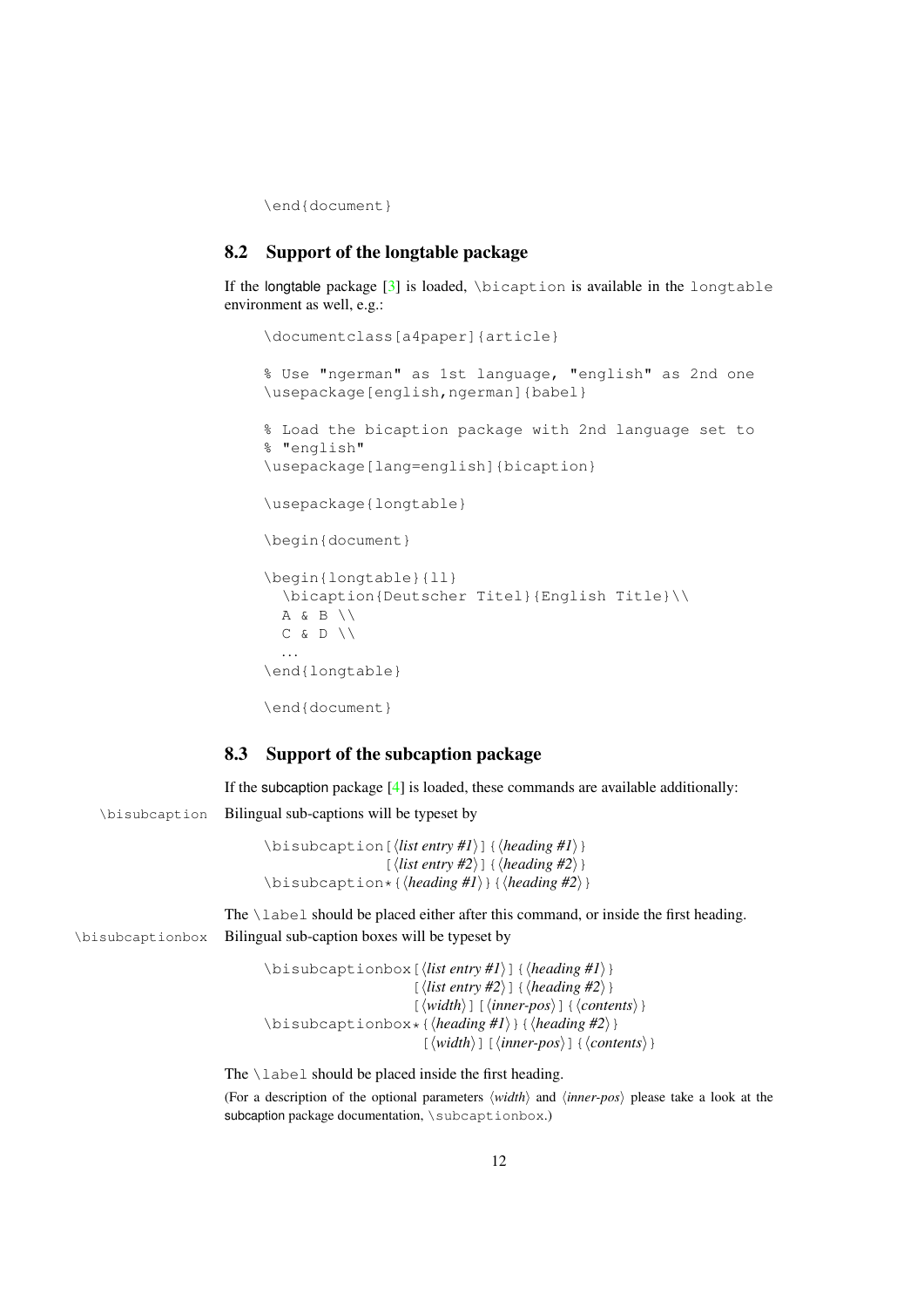#### 8.3.1 A sample document

```
\documentclass[english,ngerman]{article}
\usepackage{selinput}
\SelectInputMappings{adieresis={ä},germandbls={ß}}
\usepackage{babel}
\usepackage[lang=english, font=it] {bicaption}
\usepackage[format=hang]{subcaption}
\begin{document}
\begin{figure}[!htb]
  \centering
  \bisubcaptionbox
    {Teilabbildung A\label{fig:test:A}}
    {Subfigure A}[0.4\textwidth]{IMAGE}%
  \qquad
  \bisubcaptionbox
    {Teilabbildung langer Titel B\label{fig:test:B}}
    {Subfigure long title B}[0.4\textwidth]{IMAGE}%
  \bicaption{Deutscher Titel}{English Title}
  \label{fig:test}
\end{figure}
\captionsetup{bi-lang=both}
\begin{figure}[!htb]
  \centering
  \bisubcaptionbox[A]
    {Und eine gaaaanz lange Caption: Teilabbildung A}
    {Subfigure A}[0.4\textwidth]{IMAGE}%
  \qquad
  \bisubcaptionbox[B]
    {Teilabbildung B}
    {Subfigure B}[0.4\textwidth]{IMAGE}%
  \bicaption[Abbildungsverzeichnistitel]
    {Und eine noch viel viel viel
     längere deutsche Beschriftung: Deutscher Titel}
    {Short English heading}
\end{figure}
\captionsetup{bi-slc=off}
\begin{figure}[!htb]
  \centering
  \bisubcaptionbox[A]
    {Und eine gaaaanz lange Caption: Teilabbildung A}
    {Subfigure A}[0.4\textwidth]{IMAGE}%
  \qquad
```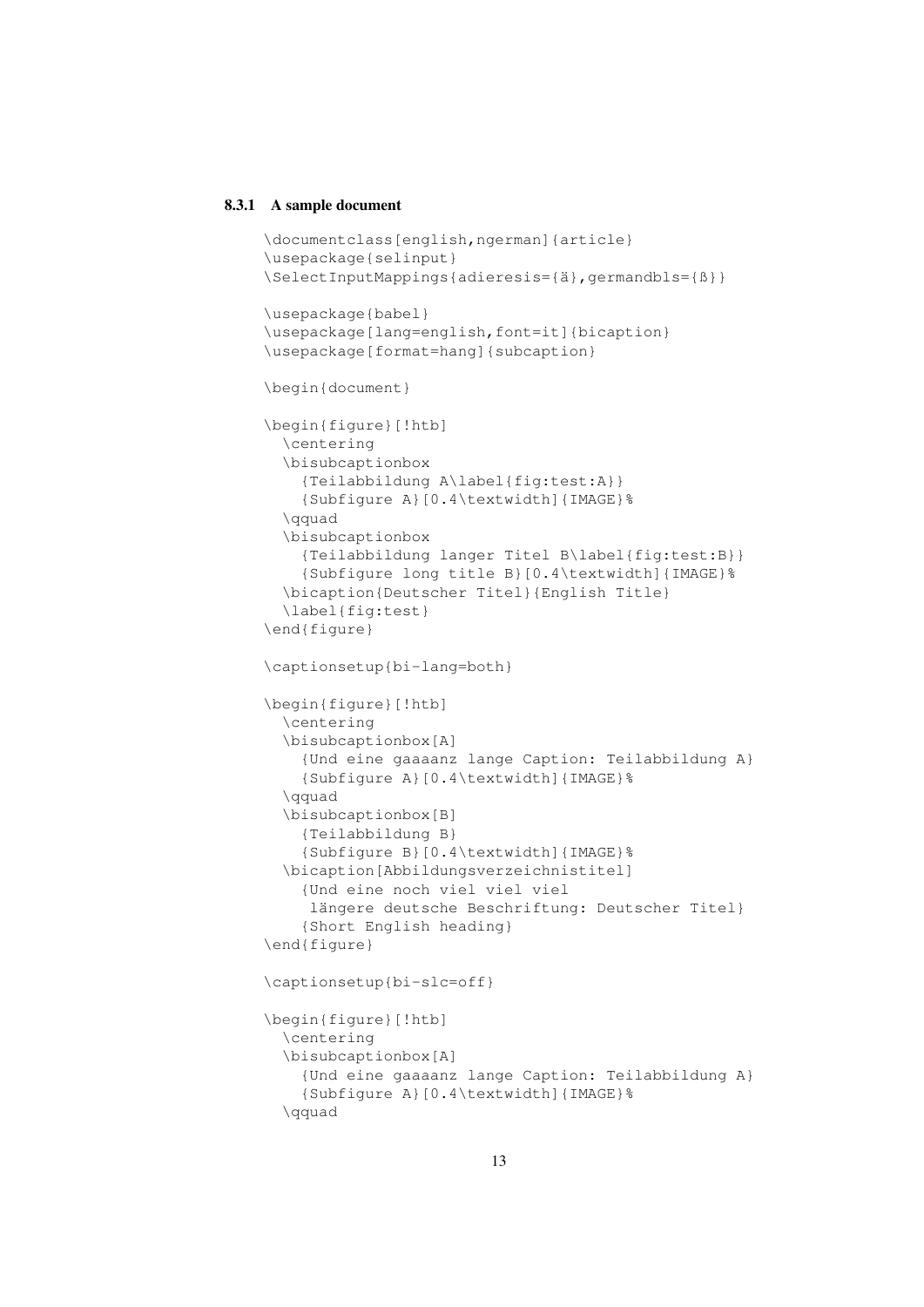```
\bisubcaptionbox[B]
    {Teilabbildung B}
    {Subfigure B}[0.4\textwidth]{IMAGE}%
  \bicaption[Abbildungsverzeichnistitel]
    {Und eine noch viel viel viel
     längere deutsche Beschriftung: Deutscher Titel}
    {Short English heading}
\end{figure}
\captionsetup{slc=off}
\begin{figure}[!htb]
  \centering
  \bisubcaptionbox[A]
    {Und eine gaaaanz lange Caption: Teilabbildung A}
    {Subfigure A}[0.4\textwidth]{IMAGE}%
  \qquad
  \bisubcaptionbox[B]
    {Teilabbildung B}
    {Subfigure B}[0.4\textwidth]{IMAGE}%
  \bicaption[Abbildungsverzeichnistitel]
    {Und eine noch viel viel viel
     längere deutsche Beschriftung: Deutscher Titel}
    {Short English heading}
\end{figure}
```
\end{document}

#### IMAGE

(a) Teilabbildung A *(a) Subfigure A*

IMAGE (b) Teilabbildung langer Titel B *(b) Subfigure long title B*

Abbildung 1: Deutscher Titel *Figure 1: English Title*

#### IMAGE

(a) Und eine gaaaanz lange Caption: Teilabbildung A *(a) Subfigure A*

IMAGE

(b) Teilabbildung B *(b) Subfigure B*

Abbildung 2: Und eine noch viel viel viel längere deutsche Beschriftung: Deutscher Titel *Figure 2: Short English heading*

#### IMAGE

*(a) Subfigure A*

Teilabbildung A

(a) Und eine gaaaanz lange Caption:

IMAGE (b) Teilabbildung B *(b) Subfigure B*

Abbildung 3: Und eine noch viel viel viel längere deutsche Beschriftung: Deutscher Titel *Figure 3: Short English heading*